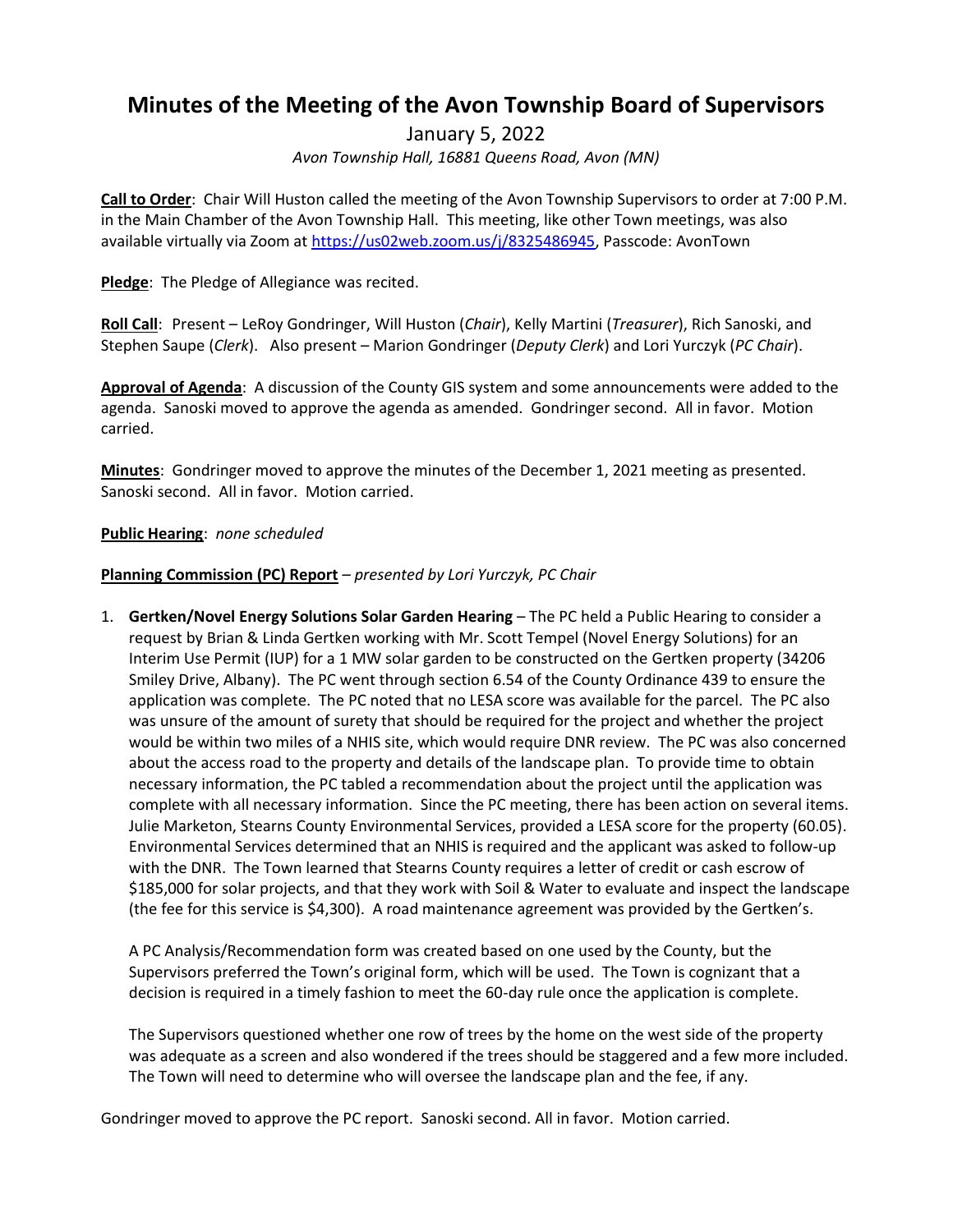**Treasurer's Report**: Martini read the Treasurer's Report and presented the Cash Control Statement for the period 12/01/2021 to 12/31/2021. Though the ending balance in November matched the beginning balance in December, the amounts in the General Fund and ARPA Fund differed because the payments for our Zoom account (\$149.90) and the *ad hoc* ARPA Committee (\$301.07) should have been charged to the ARPA fund instead of General Revenue in December. In addition, a check (#10354 – \$8,400) for culvert repair was inadvertently coded in General Revenue rather than Road & Bridge. Last month a payment of \$170.41 was approved for tabs (claim #4149), but the actual amount was \$109.25. The Cash Control statement will be revised and returned for approval at the February meeting.

**Claims & Payroll**: Martini presented the December PERA claims (4153 & 4154), which totaled \$560.00. The December payroll was \$2,993.76. The January claims (4155 – 4170) totaled \$13,797.80. The January payroll was \$2,603.82. Checks need to be ordered. The payroll increased due to increased taxes. The Town received the property tax settlement from the County. The County deducted \$199.35 from it for the Town's contribution to a fee from CenterPoint Energy/Xcel. The money was deducted before we received it which will make it difficult to determine the amounts for each fund. Martini will contact the County to clarify how to handle this situation. The Town received three invoices for \$5.00 from the County for a ditch fee. One was sent in error; the Town only owes \$10.

Sanoski moved to approve the Claims and Payroll. Gondringer second. All in favor. Motion carried.

# **Town Hall Maintenance Report**

Koopmeiners was unavailable because he was plowing snow. Sanoski reported the LP tank is at 37% – the Supervisors authorized a fill-up. Martini reported that our insurance will reimburse us for some of our costs for replacing the window in the foyer.

**Road Report***.* Koopmeiners was unavailable. The following items were reported/discussed:

- 1. **Snow Across the Road** Many residents are pushing snow across roads which is illegal. Sometimes our plows leave a little snow on County roads when turning corners – our drivers will be alerted. Sanoski reported that we sent the plows out twice today due to the storms. Huston noted that our roads were better than any in the area that he had driven on.
- 2. **Icy Conditions on Co Rd 9** A complaint was received from a resident about icy areas on Co Rd 9 the comments were forwarded to Stearns County.
- 3. **Back-up Plow Drivers** In the event that a snowplow driver is unavailable for plowing, the Town needs a backup plan. Sanoski will check license requirements to determine if Supervisors could drive in an emergency.
- 4. **Queens Road Project** The Supervisors discussed preparations to submit an LRIP grant for resurfacing Queens Road. The engineering study is complete. To provide support for the grant, several ideas were discussed: (a) request a letter from the School District concerning buses on the route; (b) request a letter of support from residents of Queens and adjacent roads; (c) request a letter of support from users of the road including those who farm nearby fields (*i.e.,* Schwalbe's, Gondringer's). The Supervisors authorized the Clerk to draft a letter that could be sent to residents.

# **Business:**

1. **Escrow Agreements/Letters of Credit** – Huston reported that all is in place for conversion of the letter of credit to a cash escrow. Huston has been working with the company on the details. They will be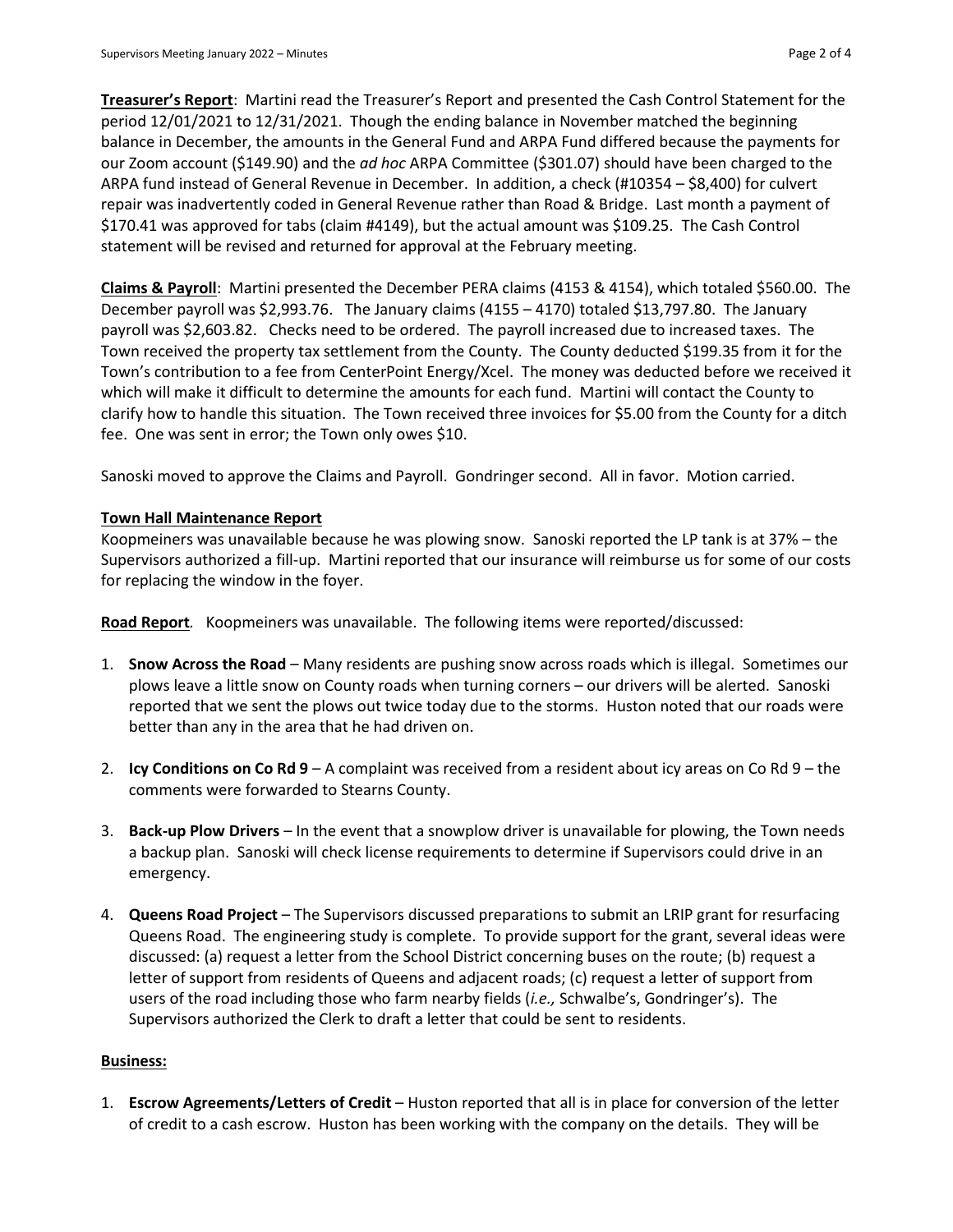sent a copy of the invoice for the attorney fee.

- 2. **Tractor**  A tractor is needed to mow ditches, shoulder roads, and fix wash outs, among other things. The tractor the Town has been using will soon be unavailable for rent. A new one will likely cost about \$150,000 while a used one could be in the range of \$30-40,000. Gondringer will continue to look into options. If the Town does not purchase a tractor, we will need to consider hiring out mowing, and/or leasing/renting a tractor. A Unimog was also suggested.
- 3. **Fire Board**  the meeting is scheduled for February 9, 2022. Huston will represent the Town.
- 4. **Keys**  The supervisors authorized the PC chair (L Yurczyk) to be issued a key. Gondringer will contact Mergen to get back his key.
- 5. **Elections Update**  The County is planning to replace the existing Automark ballot markers. The likely alternative that is being considered is an OmniBallot Tablet. Huston is not running again. Koopmeiners (if not plowing snow), or Deputy Clerk Gondringer, will accept affidavits of candidacy at the Town Hall on Jan 11 from 1-5:00 PM. Gondringer moved to approve Resolution 01-05-22-1: Resolution appointing election judges for the March Township Election. Huston second. All in favor. Motion carried. Gondringer moved to approve Resolution 01-05-22-2: Resolution appointing the absentee ballot board for the March Township Election. Huston second. All in favor. Motion carried.
- 6. **Computers**  Computers for the Town Board (supervisors, clerk, treasurer, deputy clerk) and PC members were purchased with ARPA funds. The computers were distributed. Those receiving a machine signed a document to take responsibility for the machine and agree to return it at the conclusion of their service. The current computers being used by the Treasurer and Deputy Clerk will be returned within two months. They will be recycled at either Best Buy or through Community Technology Center.
- 7. **Shorewood Drive Connection to the Wobegon Trail** the residents of Shorewood are seeking a connection to the trail. They are working with the County and the Lake Wobegon Trail Association. Parkland Dedication Funds could be considered if funding is necessary. No action will be taken at this time.
- 8. **Parkland Dedication Funds**  the Town will take no action at this time.
- 9. **Newsletter**  Since the Town no longer has a monthly column in the Star-Post the Supervisors agreed it might be time to consider sending residents a newsletter. Possible items to include include: upcoming LRIP grant to resurface Queens Road, plowing snow across a road, rules on the Town road right-of-way, and mailbox rules.
- 10. **Web GIS**  At times, the Township needs to consult plats and other documents not currently available through our Beacon subscription. Huston moved to obtain Township access to the County GIS system. Sanoski second. All in favor. Motion carried. The Clerks email will be listed with the account.
- 11. **Board of Audit meeting**  will be held on February 8, 2022 at 7 PM.
- 12. **439 Ordinance**  hard copies were distributed.

#### **Old Business**: *none*